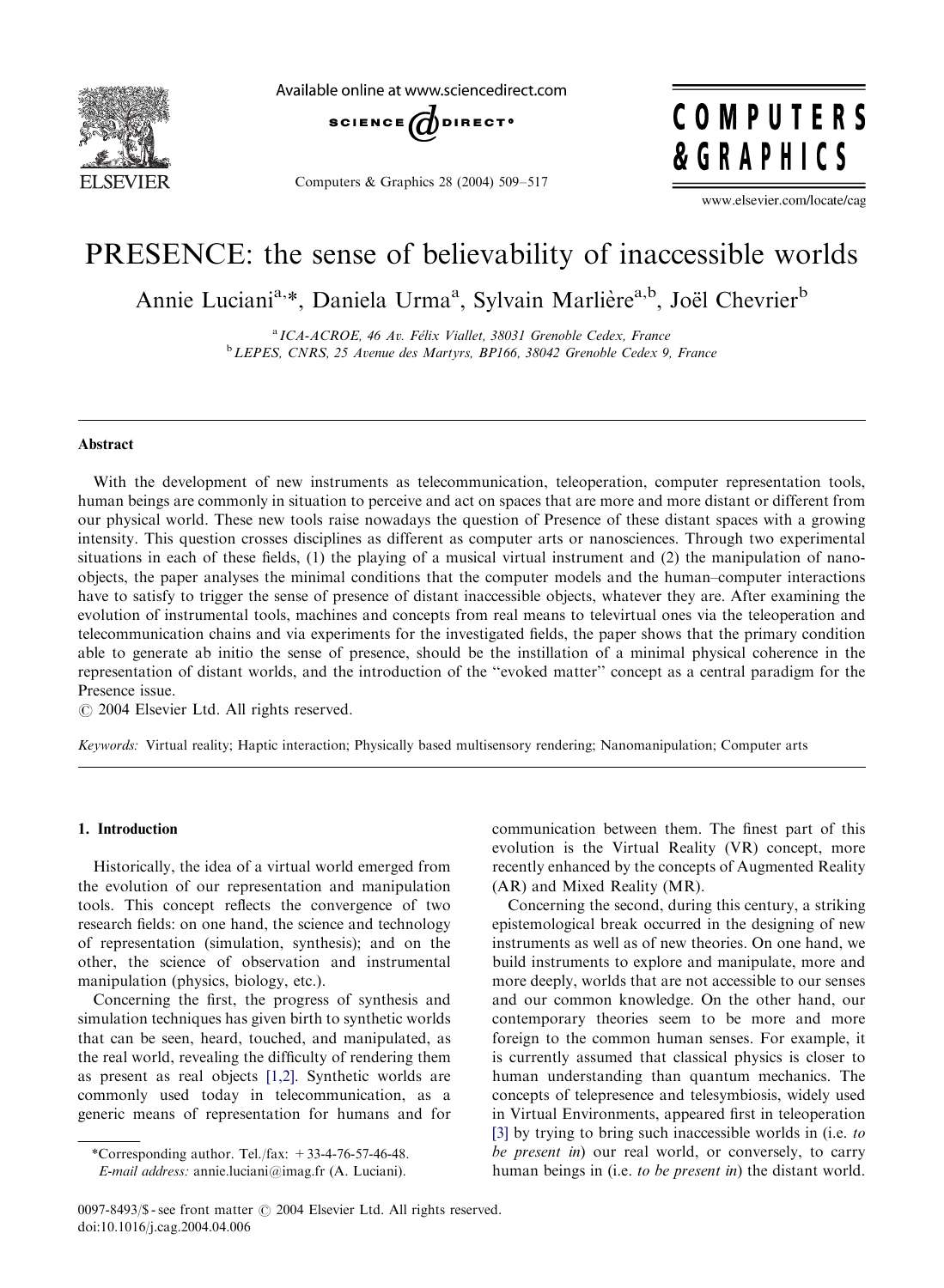<span id="page-1-0"></span>Teleoperation platforms for action, perception, and multisensory information processing have been developed [\[4,5\]](#page-8-0) to allow us to interact with more and more distant objects, inaccessible to our common senses and cognition.

Three complementary questions summarize the problem addressed under the concept of Presence: "Why do distant, synthetic, cyber, inaccessible worlds seem insufficiently present or real for us? Why, and How can we render them more ''present'' for our perceptions, actions, and cognition?''

In order to allow reliable concepts and techniques to overcome these problems, we address these questions from the very different points of view of Computer Sciences, particularly Computer Arts and Physics, particularly nanosciences and nanotechnologies.

#### 2. Presence in arts and nanosciences

#### 2.1. Why Presence in Computer arts?

In Computer arts, as a result of the extensive developments in computer sound synthesis and computer animation of the last 20 years, we understand today that a complete physical reproduction of reality by means of Computers is unreachable and in addition

unsatisfying. Conversely, the purely synthetic imaginary sounds and motions have equally fallen in a similar limit of their acceptability by human perception, cognition and aesthetic judgment. As a haunting underlying, the problem of Presence remains still unsolved:Why do these synthetic sensorial phenomena, despite their degree of realism or their ability to explore new artistic fields, continue to sound more artificial than previous ones? For example, what are the minimal modeling and sensory-motor conditions able to offer us for truly play a virtual violin, with musical expressiveness? It is obvious that the answer is not in the realistic reproduction of the morphological properties of the objects themselves, violin and bow. Thus, we assume that a key challenge is covered in the sensory-motor rendering of the instrumental relationship between instrumentalist and the instrument more than in the rendering of the objects themselves.

# 2.2. Why Presence in physics and nanosciences?

In experimental sciences, nanosciences operate a paradigm shift in the instrumentation field. The Atomic Force Microscope (AFM) observes the nanoworld through the forces, which circulate between a nanotip and a nano-object. It is not only a tool to observe but a tool that acts on the world, where the observation is



Fig. 1. Dynamic of the hysteresis tip–surface interaction.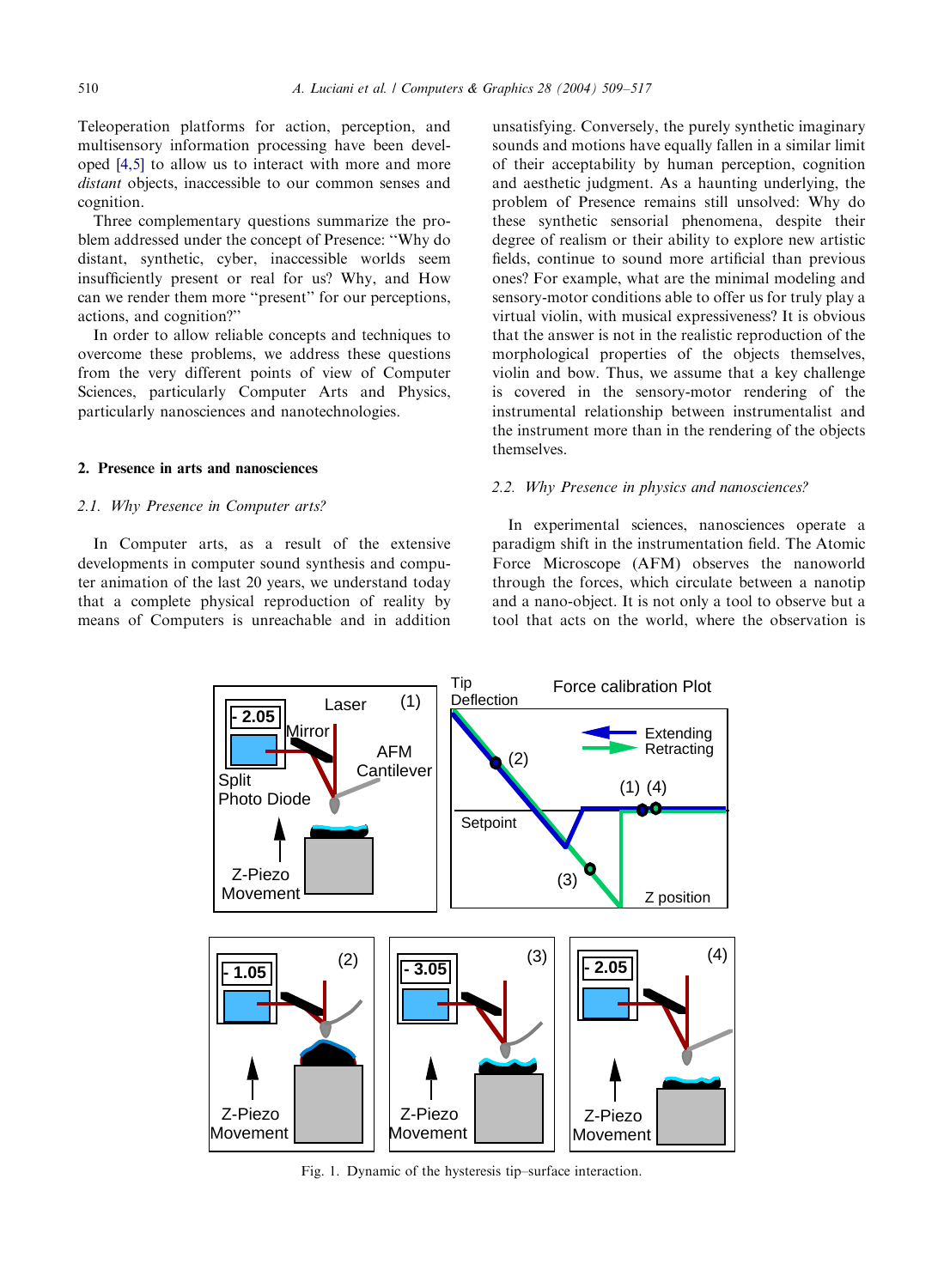intimately correlated to the action. This leads to two contradictory tendencies: the investigation could destroy materials and instruments when the action is not well controlled, and conversely, we have a new tool to build nano-objects, molecules by molecules, atoms by atoms. The accurate on-line control of the manipulation by experimentalist becomes, de facto, a new crucial challenge that always raises the same questions related to the presence issue:What are the minimal sensorymotor and modeling conditions to observe nano-objects and to build them by hand? Why and how can we render sensorial such inaccessible physical laws?

One of the basic phenomena frequent in nanoobservation, is the approach–retract interaction. When the tip comes down to the surface [\(Fig. 1.1\)](#page-1-0), it moves freely until it arrives at a certain distance D1 from the surface. After this threshold, the tip and the surface attract themselves with a certain force  $F1$ , which keeps them stuck [\(Fig 1.2\)](#page-1-0). To de-stick them, we have to pull the tip with another force  $F2$  ([Fig 1.3\)](#page-1-0), the separation occurring at another threshold D2 ([Fig 1.4](#page-1-0)).

This tip–surface interaction produces a complex hysteresis phenomenon that cannot be revealed only by the representation of the interacting objects. The force and the distance  $(F1, D1)$  when the AFM tip approaches the surface differ from those corresponding to the tip–surface separation  $(F2, D2)$ . It is then extremely useful to bring to the experimentalist a clear, immediate, non-deliberative representation of this hysteresis phenomenon during the manipulation.

This situation is similar to that of a violin–bow interaction:we have to render to the instrumentalist, a phenomenon, and not the objects themselves, that is their interaction.

In conclusion, these two apparently extreme examples address the core question of the mystery of Presence, that is, in fact, the question of absence. But the absence of what?

#### 3. Is presence a new problem?

The distinction of what is *real* and what is *non-real* is an usual and long lasting question of philosophy as well as of the physics. During ages, several concepts have been confronted [\[6\]:](#page-8-0)

- (a) from radical idealism, sometimes called ''critical idealism'', defended by the neo-kantien philosophers for whom the reality—the noumenon—does not exist in itself, i.e. independently of our representations, having access only to the phenomenon,
- (b) to ontological realism which assumes that science is able to lead to an exact and exhaustive knowledge of the ultimate reality,
- (c) via Kant's transcendental idealism, which assumes that the reality in itself—the noumenon—may exist, even if it is essentially unknowable, and accessible only through the phenomenon,
- (d) or via objective realism, that is probably the main position of experimental sciences nowadays and which assumes that the contingent properties of the universe are not only appearances but intrinsic realities that exist independently of the observers,
- (e) and theory of Veiled Reality of Bernard d'Espagnat [\[6\]](#page-8-0) for whom reality remains intrinsically unknowable in details but the knowledge developed by physics as description of the phenomena, enlightens the structure of a underlying reality.

The problem of Presence addresses not only the philosophical level but also the psycho-cognitive levels. Remembering that psychology was in the past a part of philosophy and that it joined the fields of experimental sciences recently, with psychologists as P. Piaget, we can answer that the problem of Presence, considered from these points of view, is not a novel question. What has occured recently, that could enlighten its re-emergence with its new force?

We assume that this occurs from a radical change in our instrumental tools that allows to shift this question from an abstract and conceptual level to an experimental level. To further clarify the new aspects of the presence question, we have to ask the historical evolution of our instrumental tools, from teleoperation to synthetic worlds.

# 4. From teleoperation to synthetic worlds

An explicit problem of Presence occurs whenever human beings manipulate real objects, directly or indirectly through mechanical instruments. The lack of Presence was felt from the moment when the communication between human beings, or between them and the physical universe became deeply mediated. We distinguish two successive steps: the apparition of electrical communication in the teleoperation process and the production of real sensorial data by means of non-real objects (as synthetic images and sounds).

#### 4.1. Changes in the teleoperation chain

In the classical instrumental chain, we act on a physical object, which is a part of the physical universe and thus real, through a physical interaction, as in playing violin, cutting with a scalpel, etc. Thus, the object is perceived through its mechanical, visual, and auditory properties.

Fifty years ago, the manipulation of dangerous materials, such as nuclear materials, began to implement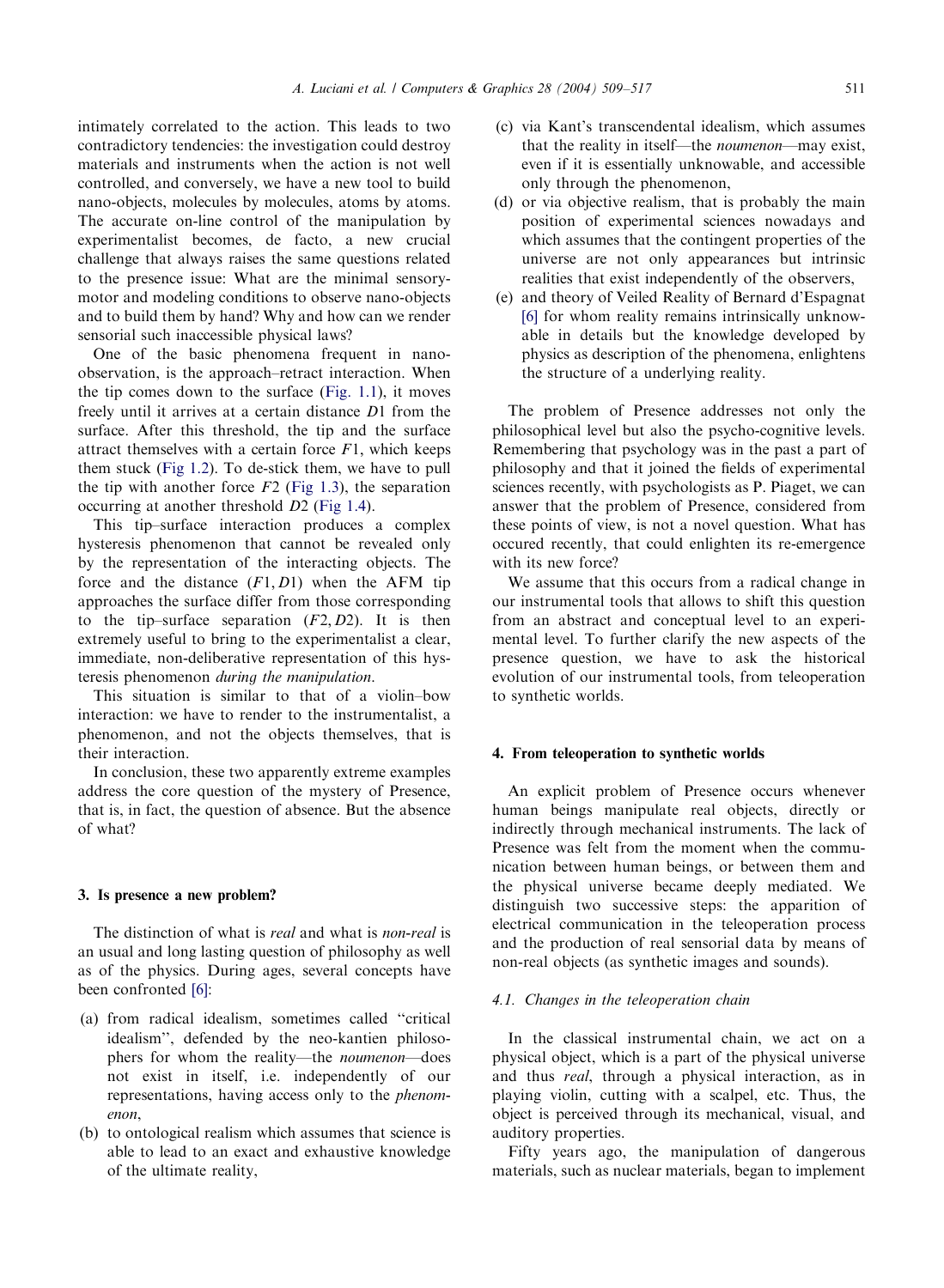<span id="page-3-0"></span>the need of a distant manipulation, setting-up two different spaces: the user's space and the task's space. As long as the manipulation remains mechanical, i.e. as long as the two spaces are near in space, in time and in nature, there is no problem of Presence. The experimentalist manipulates the block of nuclear matter through a mechanical pantograph, feeling it mechanically and seeing it through the glass that separates the two spaces. When this direct physical communication has been replaced by electrical communication between the two spaces, and both spaces become more and more distant, the immediate and trivial presence disappeared. We can notice that the main property that has been lost is obviously the ''materiality'' of the manipulated objects, which is, in the teleoperation case, conveyed by physical action and mechanical interaction.

#### 4.2. Changes in sensorial data production

In the field of sensorial data production, representation and transmission, any explicit problem of presence appears, when the sensorial data were provided by real objects, directly or indirectly through sensors (microphones, telephones, cameras, etc.). Since the 1950s, with the discovery of Shanon's theorem and its implementation in digital to analogic converters, real sensorial data could be produced, ''ex nihilo'', i.e. without any real objects, by abstract and non-real entities such as numbers and algorithms. It can be considered that the

VR concept started from this stage. In this sensorial data creation process, the question of realism has been a permanent and haunting goal. Most of the experiments already done in VR [\[7,8\]](#page-8-0) attempted striking realistic visual and acoustical representations. In light of the difficulty of achieving this goal, the question has been progressively transformed in terms of ''Presence'', of ''believability'', of ''being there'' [\[1\]](#page-7-0) or ''conviction of reality'' [\[9\]](#page-8-0) of such synthetic representations.

# 4.3. A unified architecture for telecommunication and teleoperation

With the birth of the two physical and functional spaces described before, the classical teleoperation instrument has been decomposed in three parts: the part which is in the user's space, the part which is in the task's space and the communication between them. Establishing an appropriate communication between these two different worlds means to equip correctly each part of the communication chain.

Firstly, we have to equip both sides with pairs of actuators and sensors that work together, with sensors on one side and their corresponding actuators on the other side (Fig. 2) and vice-versa: from microphones to loudspeakers, from cameras to displays, from mechanical sensors that acquire the user's actions to mechanical actuators to perform these actions. These pairs of actuators and sensors are dedicated for each basic



Fig. 2. The complete teleoperation–telecommunication chain.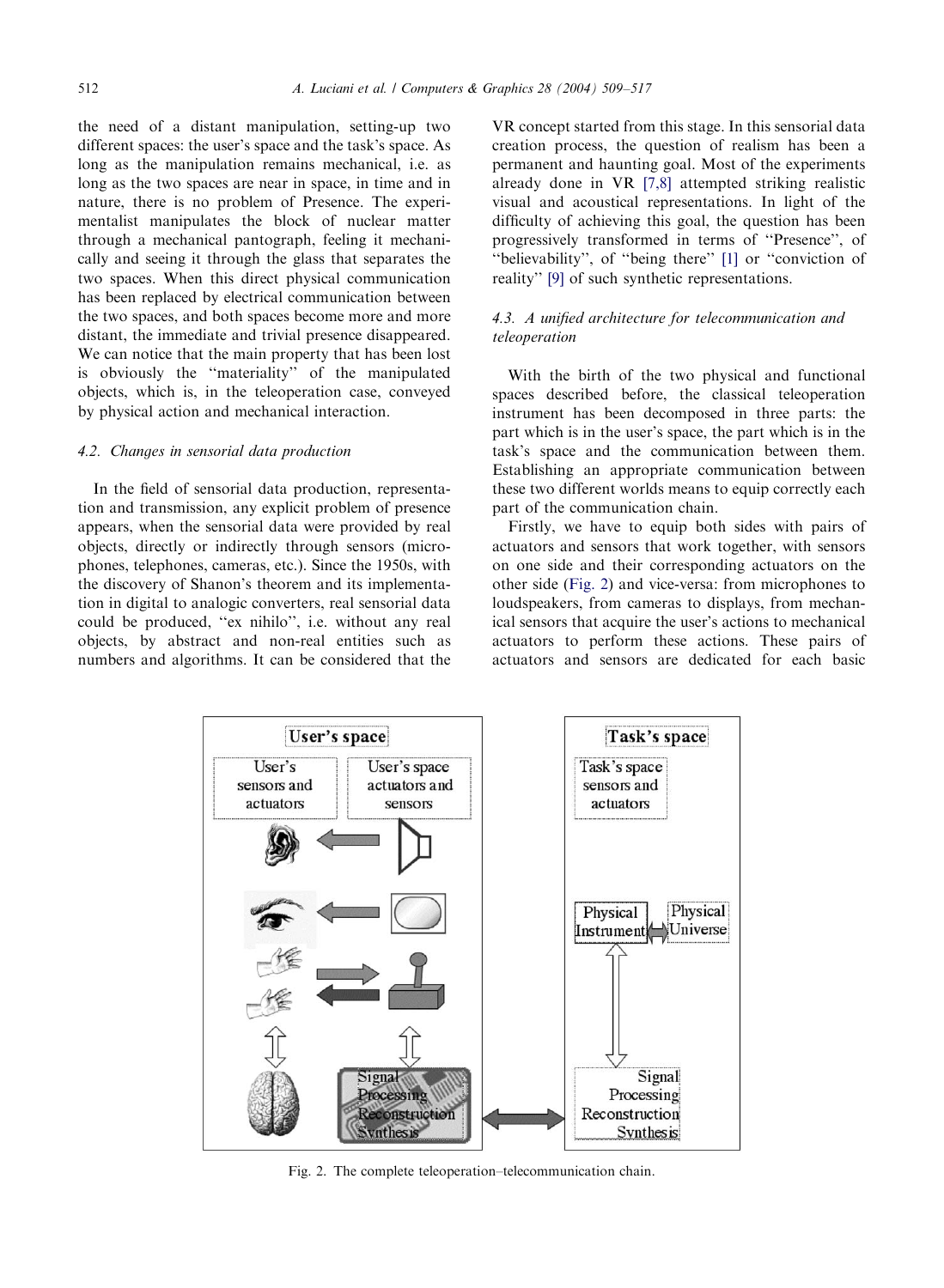sensory-motor modality: vision, audition, and action. Thus, the human representation of both realities is split into different pieces that are clearly segregated, according to the used transducers: hearing by means of a specific device, seeing by means of another device, and acting on another one. Thus, the integrity of the reality, constructed by our mental representations, is lost, causing a cognitive break expressed as a lack of Presence of the distant world in the nearest world and vice versa.

Once the representation of these two realities is conveyed by separate signals on each side, layers of signal processing are inserted for each part in order to reconstruct one space in the other. As long as we could have a good mental representation of the distant space, as long as it remains an ''alter ego'' space, this reduced information is sufficient to restore the feeling of Presence on the second space for the user. Since the real phenomena cannot be entirely reproduced, the user remains faced with a lack of information and the feeling of Presence cannot be fully satisfied. Observing that in the teleoperation chain [\(Fig. 2\)](#page-3-0), the signal provided to the user could be incomplete, a third module in order to rebuilt in real time the lost information has been progressively inserted, that is typically a computer synthesis system, which handles the creation of the unknown information by inserting virtual objects (avatars, etc.).

At this point, we remark that we obtain a similar platform on both sides, composed of pairs of sensors and actuators corresponding to all the sensory-motor capabilities (for the human on one side, for the physical object on the other) and real-time simulation systems, including signal processing from and to the alternate distant world and virtual representations that are completely built. We can also remark that this platform is precisely what is usually implemented in VR systems enhanced with AR functionality, and creating thus an MR architecture. This VR Architecture can be seen as a generic component that will equip symmetrically the user's space and the task's space, leading to the specification of a general common architecture of all our instruments.

Through the previous analysis, the notion of distant worlds can be extended and unified. It can be understood now, not only in its trivial meaning of distant in space, but in a more general meaning as sensorially and cognitively distant from us. It covers worlds that are:

- *Distant in space*: far away such as the other planets.
- Distant in nature: hostile environments, dangerous materials for human beings (nuclear materials), dangerous manipulations for the task space (fragile objects).
- Distant in scale: too small such as nanoscale, molecular and biological scale or too large such as galactic scale.
- Distant in time: the action can be delayed, or only partially accessible.
- *Distant in dynamic*: the dynamic range of the action can be non-adapted to the sensory capabilities of human being.
- Distant because physically non-existent: abstract data (statistics, geometry, mathematical patterns, etc.), Computer Worlds.

Finally, the teleoperation chain based on the distinction between user's space and task's space, can be generalized in a distributed telecommunication architecture composed of a set of distant spaces, equipped by and communicating through the MR Architecture described above which can be considered as a generic component.

#### 5. Restoring the sense of reality

During the huge quantity of experiments that marked the evolution of our instrumental tools described above, we observe that, despite the quest of high visual realism in synthetic images, visual feedback seems not enough to trigger the feeling of Presence. Often, auditory feedback may be better. Introducing, as in conventional interaction, sensory-motor loops that only link action input data to visual or auditory icons as outputs, may enhance this feeling. But, even in the best implementation of these types of sensory-motor rendering, the feeling of Presence will remain ''asymptotically unreached''.

Conversely, it is a well-known fact that those who first felt a virtual object through a force feedback device have been immediately convinced by the reality or the presence of such object. Even in the absence of other sensorial returns, visual and/or acoustical, and even if the object was simply or roughly rendered, suddenly, a strong piece of reality undoubtedly emerges for the experimentalist, during this type of sensory-motor experiment. Thus, we may assume that haptic sensorymotor modality plays a specific role in the creation of the sense of presence, and thus in its restoring, while the other sensory modalities could be added to reinforce this feeling [\[10\]](#page-8-0). But why? Is this due to the force feedback in itself or to the type of information it conveys?

In this sensory-motor modality, the consistency between action and perception is represented by forces and supported by the matter of the objects. Thus, even though we cannot be sure that force feedback is necessary to trigger the sense of presence, we can nevertheless assume that presence cannot emerge without some clue of materiality, in other words, without some clue of energetic consistency or physically based coherence in reconstructed or synthetic artifacts.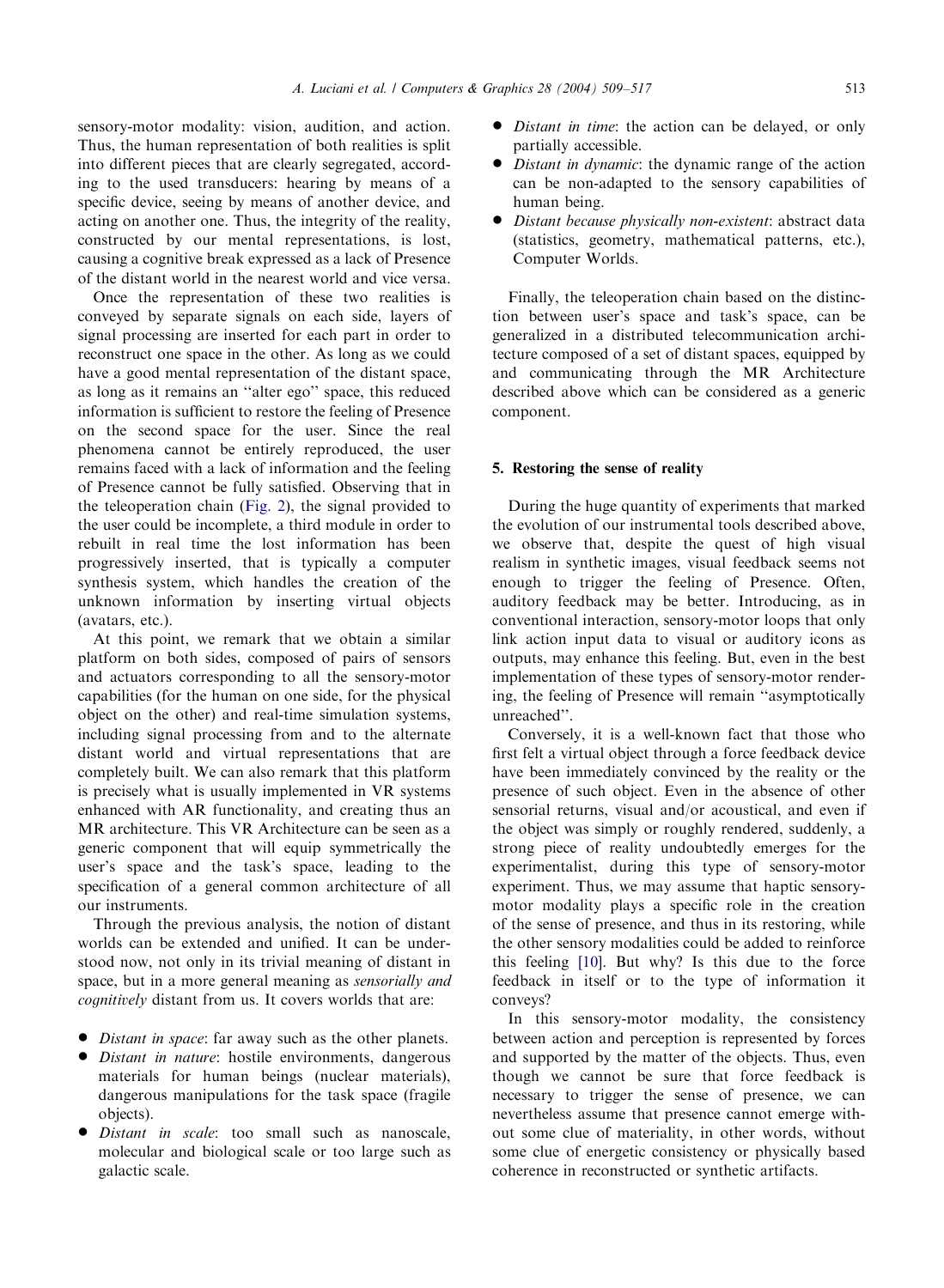#### 6. Illustration through experiments

#### 6.1. Presence in musical playing

To validate the previous analysis in the artistic case, we present an experiment that implements playing on a virtual violin, looking for the minimal conditions to render it as believable as it is real. The used architecture is composed of a 5 DOF high fidelity force feedback device that interacts in real time with a simulated physically based model of the musical instrument.

The used force feedback device is a custom-developed manipulator [\[11\]](#page-8-0) composed of independent bar keys. Each of them is controlled by an electromagnetic actuator linked to a high-resolution position encoder ( $2 \mu m$ ). One key is characterized by  $20 \text{ mm}$  vertical displacement, 10 kHz cutting frequency in force control loop, a maximum speed of 2 m/s, and supports a force of 50 N in permanent regime and 200 N in transitory regime. The device power is greater than the up-to-now commercialized devices where a force of 20 N is hardly exceeded in a small volume that is about the dimensions of the hand.

The morphology of the bow (Fig. 3) is obtained by a mechanical coupling of 3 bar keys. One of them represents the transversal displacement of the bow. The two others control the pressure of the bow on two independent strings. Two supplementary keys are used as fingers to modulate the pitch by modifying the length of the strings. Data transfer and computation take place at 3 kHz sampling rate in reactive mode, so the real-time condition is completely satisfied according to the human reaction time and the time constant of the simulated models.

The physically based model is designed with the Cordis-Anima language [\[12,13\]](#page-8-0) and it is composed of:

• a simple physical model of strings, discretized in a very small number (about 10) of unidimensional visco-elastic interacting masses that produce only 10 acoustical modes, less than a real string,

• a simple physical model of interaction between the bow and the string, that implements only a simplified non-linearity of the interaction (Fig. 4).

All the professional musicians and acousticians [\[14\]](#page-8-0) who have tried the experiments, concluded to the believability of the ''violin character'', pointing to the strong dynamic adapted coupling between this minimal physically based instrument and the player as the critical parameter responsible for the sense of presence of this virtual instrument.

#### 6.2. Presence in nanomanipulation

Nowadays, the manipulation of small objects at the nanometer scale, just under the human perception scales, such as carbon nanotubes (CNT), has been done with basic interfaces [\[15\]](#page-8-0) between the user and the AFM. These interfaces are typically image oriented with any sound rendering. Physicists and biologists have strong difficulties to manipulate CNT, biological cells or DNA with these instruments [\[16\],](#page-8-0) since they have no feedback from their actions.

We have designed a tool allowing not only to see but also to hear and to feel the surface–tip interaction by joining the VR–MR complete structure. The architecture of the tool is the same that is shown in [Fig. 2,](#page-3-0) if we



Fig. 4. The bow–string interaction.



Fig. 3. The force feedback violin bow (left) and the real time playing (right).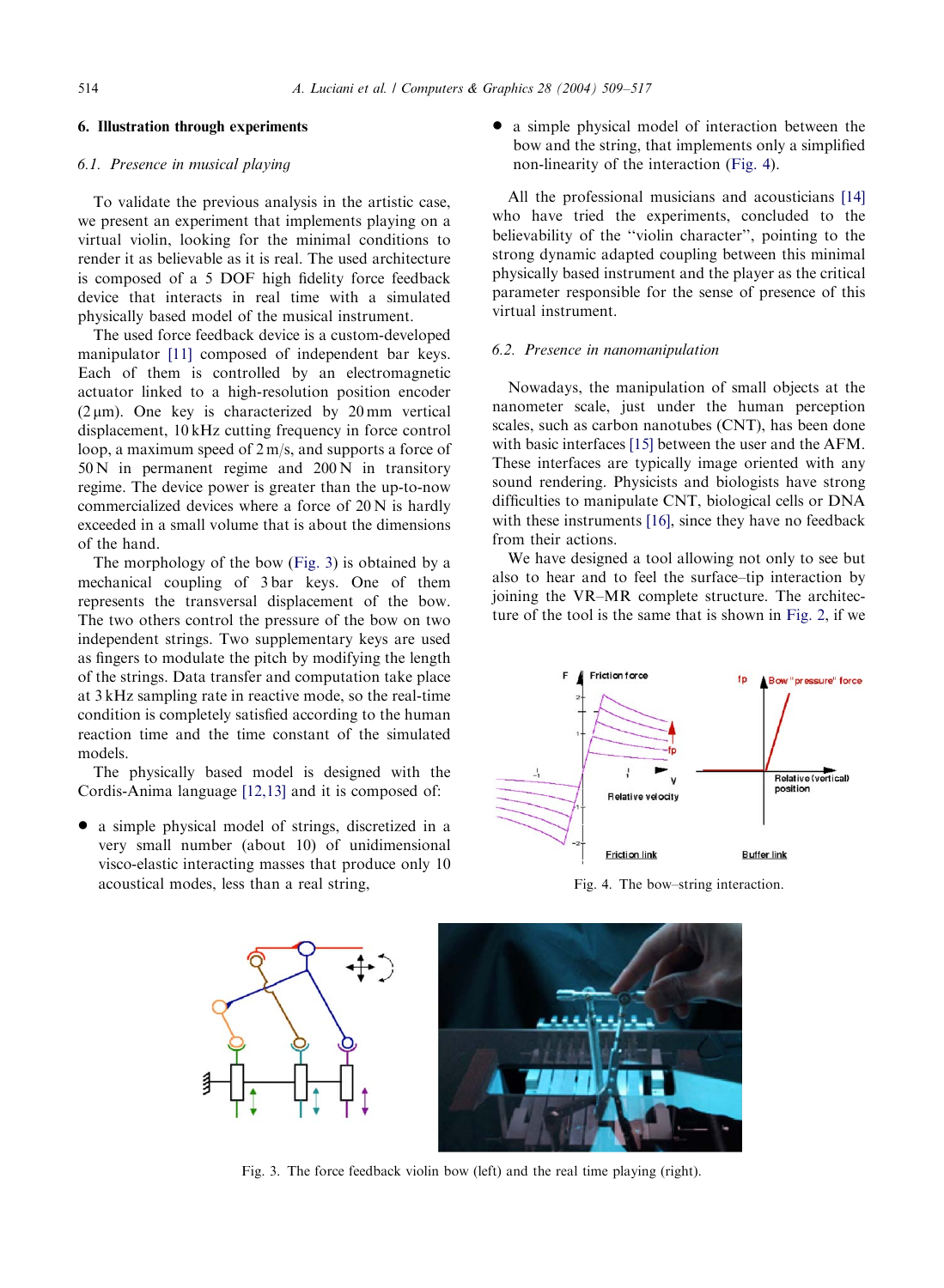replace the physical instrument with the AFM and the physical world with the nano-objects: a force feedback device (FFD) is connected to the AFM through a realtime simulator (Fig. 5), which is also in charge to produce the visual and acoustical feedback from a physically based object simulation.

As a most demanding test-bed, and to prevent the bias of trivial realistic representations, such as 3D representations, we choose to experiment on a basic phenomenon that is the approach–retract interaction. As presented before, this interaction produces a complex hysteresis phenomenon [\(Fig 1](#page-1-0)) that cannot be expressed only by the representation of the interacting objects, the surface and the tip. The force and the distance when the AFM tip approaches the surface differ radically from those of tip–surface separation.

According to the assumption that the sense of presence, necessary to steer an accurate manipulation has to integrate a minimum physically based consistency in the representations, we implement a real time simulation of physically based models of the nanoscene. These models are based on the fundamental principles of physical particle-interaction simulation, using the CORDIS-ANIMA language [\[12,13\].](#page-8-0) The desired components are modeled like material objects with their specific weights and inertias, that are permanently in interaction with the external environment as well as between them. Data concerning the position information received from the FFD and from AFM act on the virtual model which generates the resulting force data. The same force information is sent back to the FFD as well as to the AFM piezoelectric element after the appropriate signal processing. Using both positions and forces data, visual and sound renderings are created and offered to the experimentalist in addition to force feedback, providing thus an interface that takes into account the full cognitive capabilities of the user.

To guarantee the sense of presence of the interacting objects, AFM tip and nanosurface, we have to take care of the correspondence between the hand manipulation and the visual and auditory representations.

The virtual scene is based on a nanosurface model, subjected to elastic deformations due to the Lennard– Jones interaction that exists between the surface elements and the tip. The tip is linked with the piezoelectric element by a cantilever modeled as a spring. The user can move the virtual piezoelectric element with the FFD and feel the interaction force in real-time. The visual rendering of the approach–retract curve is based both on a geometric representation of the scene, and on a representation of the approach–retract phenomenon, i.e. the evolution of the interaction potentials between elements. The sound feedback strengthens the multisensory rendering and is captured from an acoustical vibrating element that follows the dynamics of an atom of the nanosurface. The best visual representation is not necessary the visualisation of the geometrical appearances, as is in the traditional AFM visual display. For instance, the potential variation in the approach–retract curve can be represented as a ball rolling down into a potential gap ([Fig. 6a](#page-7-0)). This representation is based on the addition of the two potentials: the elastic potential characterizing the cantilever movement and the non-linear Lennard–Jones potential characterizing the tip–surface interaction. Two other visual representations of the same model are shown in [Figs. 6b and c.](#page-7-0)

When the tip approaches the surface, the returned force is null and no sound can be heard since there is no tip–surface interaction. Once the threshold is reached, the tip suddenly snaps on the surface, the hand is pulled down by the FFD and a wind-like sound starts to be heard. At the same time, the ball rolls down to a minimum hollow in the potential representation, trapped onto the surface in an equilibrium position.

Then, the user can push on the surface in the same direction, feeling the stress due to the repulsive behavior of the interaction. In this case, the pitch of sound increases, producing a frequency modulation in the heard sound, that is associated at the same time to the visual deformation of the surface and to the force feedback. When the user tries to pull the Z piezoelectric element and the tip backs out of the surface, the sum of



#### A. Luciani et al. *Computers & Graphics*  $28/2004$  509–517 515

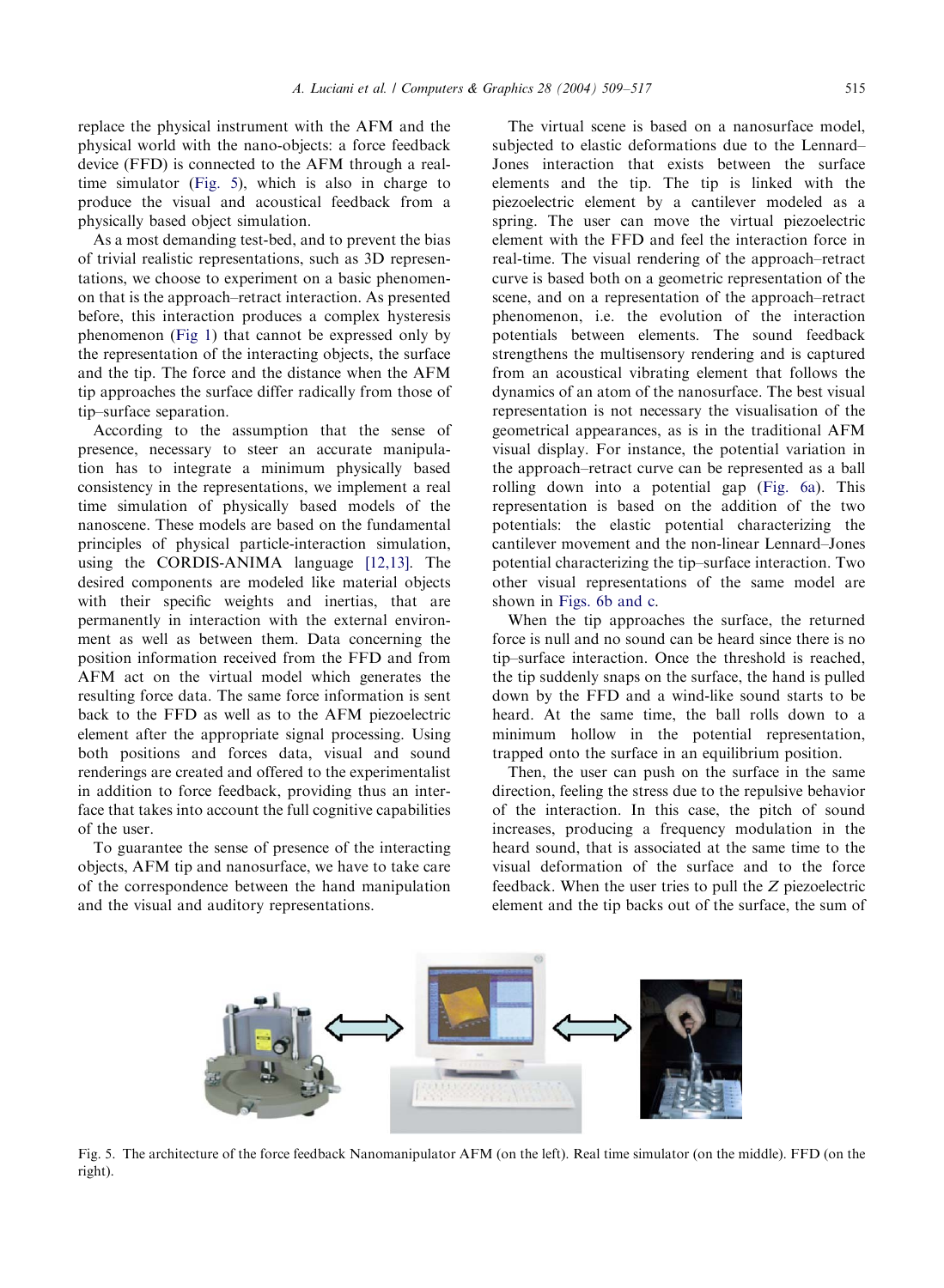<span id="page-7-0"></span>

Fig. 6. Visual representations of the hysteresis phenomenon (left) and real time experiment (right).

forces acting on the atomic layer of the surface become null, so the sound gradually disappears. If the user continues to pull the AFM probe from the surface, which corresponds to an attractive interaction, the sound starts again. Its intensity increases according to the absolute force value. The visualization shows the extension of the cantilever, while the potential representation brought the ball higher and higher. When the ball is about to fall in the new hollow (Fig. 6), the spectrum of the sound is completely shifted towards lower frequencies, triggering the feeling of instable regime. The snap-off brings the system back to the original state.

This virtual model allows the user to feel the tip– surface interaction and especially the great intensity of the sticking contact force of the tip on the surface. The use of this virtual model enhances the role of the multisensory feedback and the force reaction between the user and the virtual nanoscene. In the case of the tip retraction, the user experiments a full interaction with the phenomenon, and thus is able to control the tip with an unusual accuracy. For example, we can keep the tip at the snap-off threshold for several seconds, despite the high instability of the system. This accurate manual control is due to the fact that the experimentalist feels, but also hears the sound shift and sees the ball about rolling down. Holding strongly the FFD key, the experimentalist is able to permanently adapt the impedance of his hand, according to his multisensory feelings, in order to prevent the tip to snap-off.

The haptic manipulation, which tightly combines force production and force perception, is placed at the center of this multisensory representation, allowing the construction of a sense of the dynamic how much, through the intensity of the forces. The visual rendering of the objects reflects their physical effects in space as force fields, giving a sense of the dynamic where. The sonification process has to be placed in its co-ordination with the haptic and vision sensory processes during action, allowing the formation of a sense of when, in its correlation with the two others, how much and where.

# 7. Conclusion

This paper presents an approach of the Presence concept, illustrated by two different extreme examples: artistic instrumental playing and nanomanipulation. After a brief review of relevant concepts in philosophy, it concludes that the question is not a new philosophical as well as psycho-cognitive question. It assumes that the novelty is in the possibility to experiment it with our contemporary instrumental background, based on the multisensory VR–MR paradigm, as generic components of an unified telecommunication–teleoperation system, linking humans to distant worlds, whatever these worlds are. Thus, the analysis of the historical evolution of the instrumental chains, from teleoperation to synthetic worlds, allows to point out the critical transformations responsible for the disappearance of the sense of presence.

However high the level of visual realism achieved today, connecting the visual channel to the action channel is not sufficient to elicit a robust feeling of Presence. The same is true for auditory feedback, even though it enhances more often a deeper sense of reality.

As long as haptic perception is excluded, as was currently the case in most multisensory representation systems, our sense of Presence is limited. But, the core minimum criteria to trigger the feeling of presence of distant worlds is probably not the force feedback interaction in itself but more the content of this interaction, that is the existence of matter, responsible for the dynamic correlation between real sensory-motor events. Thus, the primary property to be instilled in our virtual representations, whatever they are, should be a drop of ''evoked matter''.

# References

[1] Heeter C. Being there: the subjective experience of presence. Presence: Teleoperators and Virtual Environments Reviews 1992;1(2):262–71.